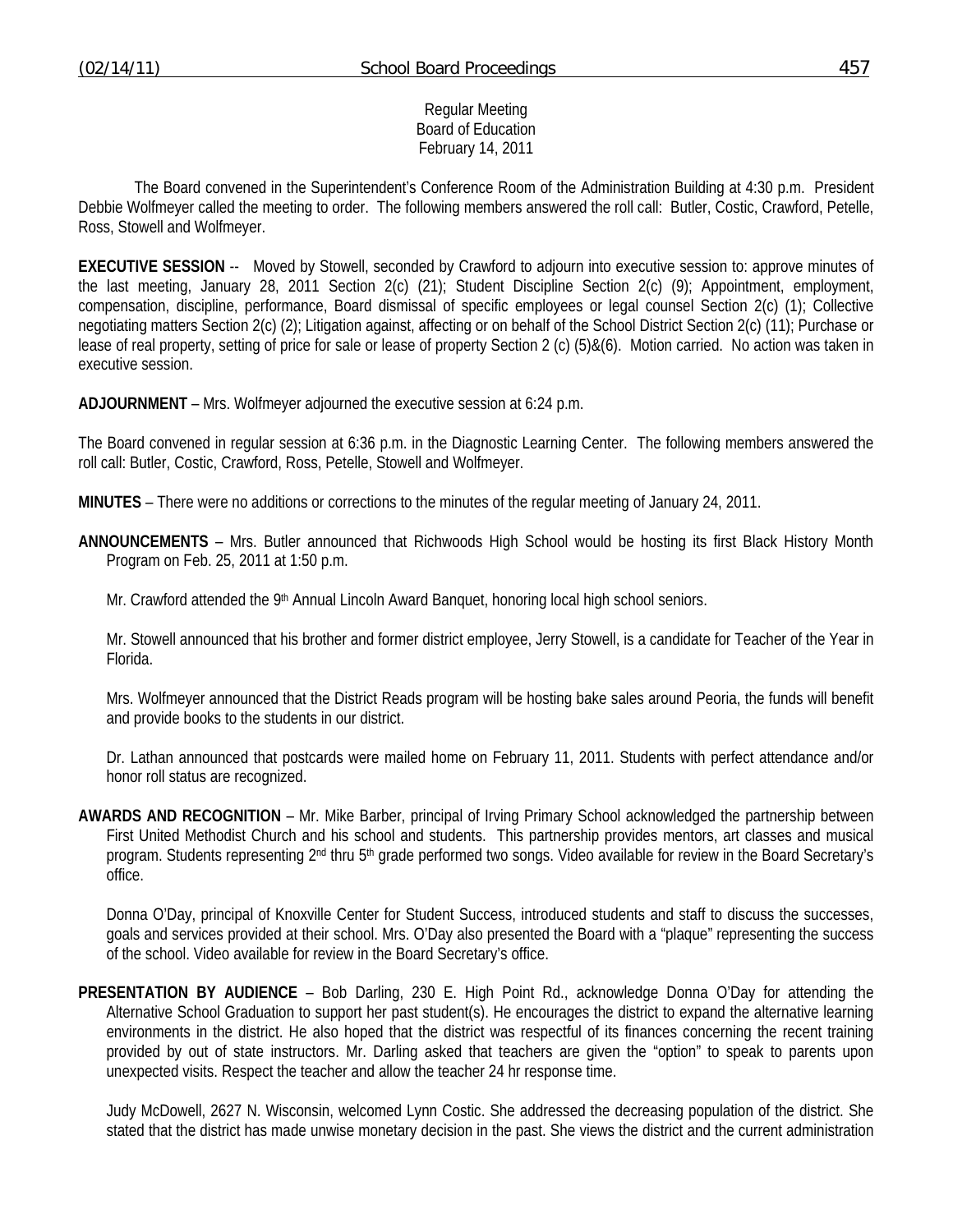as heading in a positive direction, with the best interest of the district. She stated cuts should be getting rid of Edison. It's costly and an expense we can control. Asked the Board vote "nay" when the opportunity arises to end Edison.

 Savino Sierra, 1708 S. Stanley St., stated that Edison should be gone. Questioned how the deficit came about. He questioned why did Harrison and Glen Oak schools have to have new buildings if the district was broke. The old buildings should still be in use. He suggested that the district goes back to the old method of teaching and where has it gone. Edison not needed for the district if private schools are not using it and charter schools should also not exist.

 Sharon Crews, 2215 W. Callendar, discovered that FOIA's are confusing and scattered with clerical errors. FOIA are requiring more than one requests due to the way the district is excluding information. The district employees are helpful, pleasant however the FOIA's are not being presented honestly to the public. Questions if the district is applying for state grant.

 Terry Knapp, 922 W. Wilshire Dr., activity buses are now being sent to Peoria High after four board meetings and emails questioning and requesting why Peoria High was without the service. FOIA for Quest information was not accurate. Questioning if Quest allowed more students in after the determined deadline. He questioned if the district knows when a student leaves Quest, if the district is still paying and he challenged the district to find out. He mentioned how outside food service has cost the district more money than saved.

 Bryan Devine, 1917 E. Knox, acknowledged a student representing the district by singing the National Anthem at the IHSA State Chess Tournament. He asked the district to refer to the recall policy of the teacher's contract when the "pink slip" of employees begins. He suggested that the district keep the most desirable employees. Look at the 1<sup>st</sup> and 2<sup>nd</sup> year teachers closely, before releasing them to be taken by other districts.

 Dr. Lathan responded to the audience by saying that Title II dollars were utilized and must be allotted to finance professional developments. Teachers were brought in to conduct training on ThinkingMaps, who better to teach other teachers than those that use it. She did not have any further responses, stating that all other topics presented, she believed to have been covered in previous meetings.

## **INFORMATION ITEMS – REPORTS FROM SUPERINTENDENT AND STAFF** –

- 1. REMARKABLE RULE 1 RESPECT OUR CUSTOMER
- 2. REMARKABLE RULE 2 RESPECT LEARNING
- 3. GOAL 3 RESPECT OUR FINANCES

Foundation Update – presentation by Cindy Morris, President. Powerpoint available for review in board secretary office.

PURCHASE ORDERS OVER \$2,500 – Dr. Kinney presented this report for the Board's review. Questions were asked and answered regarding the report.

4. GOAL 4 – RESPECT OUR INDIVIDUAL DIFFERENCES

Since our last Board meeting report on January 24, 2011, we have received six (6) new Freedom of Information act requests. Of these new requests, three (3) were filled and three (3) are pending. Of the four (4) pending requests noted on the January 24, 2011 Board report, four (4) are still in pending status and none (0) were filled. We have received twenty-one (21) requests for this calendar year.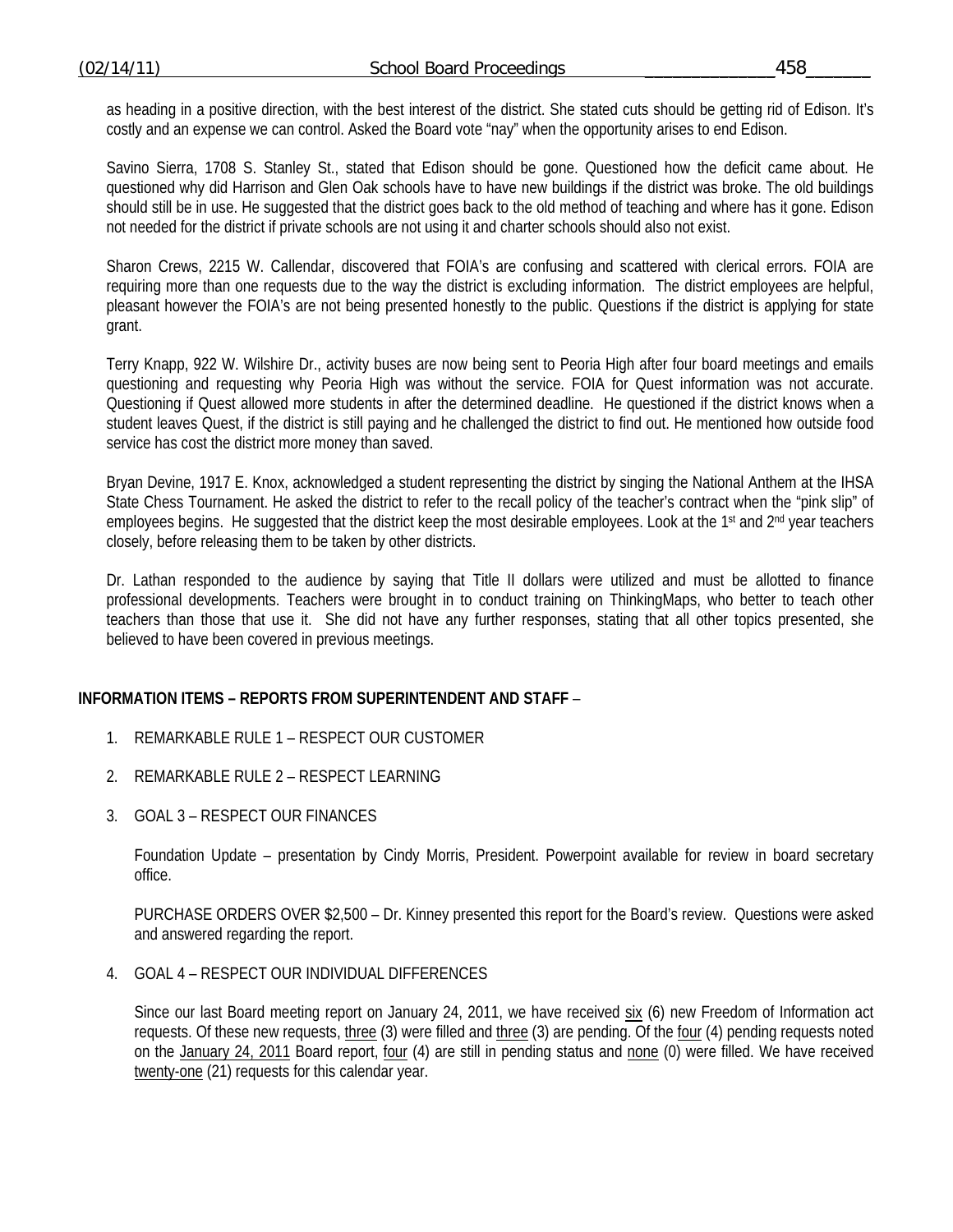# **CONSENT AGENDA –**

ADOPTION OF CONSENT CALENDAR –Moved by Butler, seconded by Petelle that the Board of Education adopt the consent calendar.

On roll call, 7 ayes. Motion carried.

GIFTS TO SCHOOL DISTRICT – Moved by Butler, seconded by Petelle that the Board of Education accept the following donations and letters of appreciation be sent to the donors.

 \$500.00 donated by Wal Mart to Irving Primary School to be used for school needs Hygiene supplies and socks, valued by the donor at \$50.00, by Pilar Nelson to Knoxville Center for Success

On roll call, 7 ayes. Motion carried.

PAYMENT OF BILLS – Moved by Butler, seconded by Petelle that the Board of Education approve the payment of bills as presented. (Copy is on file in the board secretary's office.)

On roll call, 7 ayes. Motion carried.

HUMAN RESOURCE REPORT – Moved by Butler, seconded by Petelle that the Board of Education approve the following human resource report, as amended, by the administration.

| <b>Certified Personnel</b>                                | <b>Effective Date</b> |  |
|-----------------------------------------------------------|-----------------------|--|
| <b>Appointments</b><br><b>Teacher</b>                     |                       |  |
| Alvarado, Lorianne - Harrison / Bilingual - Spanish Pre-K | 2/15/11               |  |
| Briggs-Gaul, Carolyn / Adult Ed GED teacher - PT Hourly   | 2/15/11               |  |
| Skilondz, Allison - Taft / Pre-K - Pending Paperwork      | 2/15/11               |  |
| Thomas, Charlotte - MHS / Special Education               | 2/15/11               |  |
| Cantonwine, Jessica - MHS - Reading Intervention/ Pending |                       |  |
| Paperwork                                                 | TBA                   |  |
| <b>Leave of Absence</b>                                   |                       |  |
| Teacher                                                   |                       |  |
| McNamara, Joan - Whittier / Grade-K                       | 3/10/11               |  |
| <b>Retirements</b>                                        |                       |  |
| Teacher                                                   |                       |  |
| Coker, David - MHS / English                              | 6/30/14               |  |
| Dacey, Deborah - Glen Oak / Art                           | 6/30/15               |  |
| Jacobs, Paula - Jaimeson/ Special Ed                      | 3/1/11                |  |
| McGrath, Julia - Valeska / Kindergarten                   | 7/6/15                |  |
| Mitts, Richard - Mark Bills / Psychologist                | 6/30/11               |  |
| Sexton, Lisa - Roosevelt / 2nd Grade                      | 6/30/14               |  |
|                                                           |                       |  |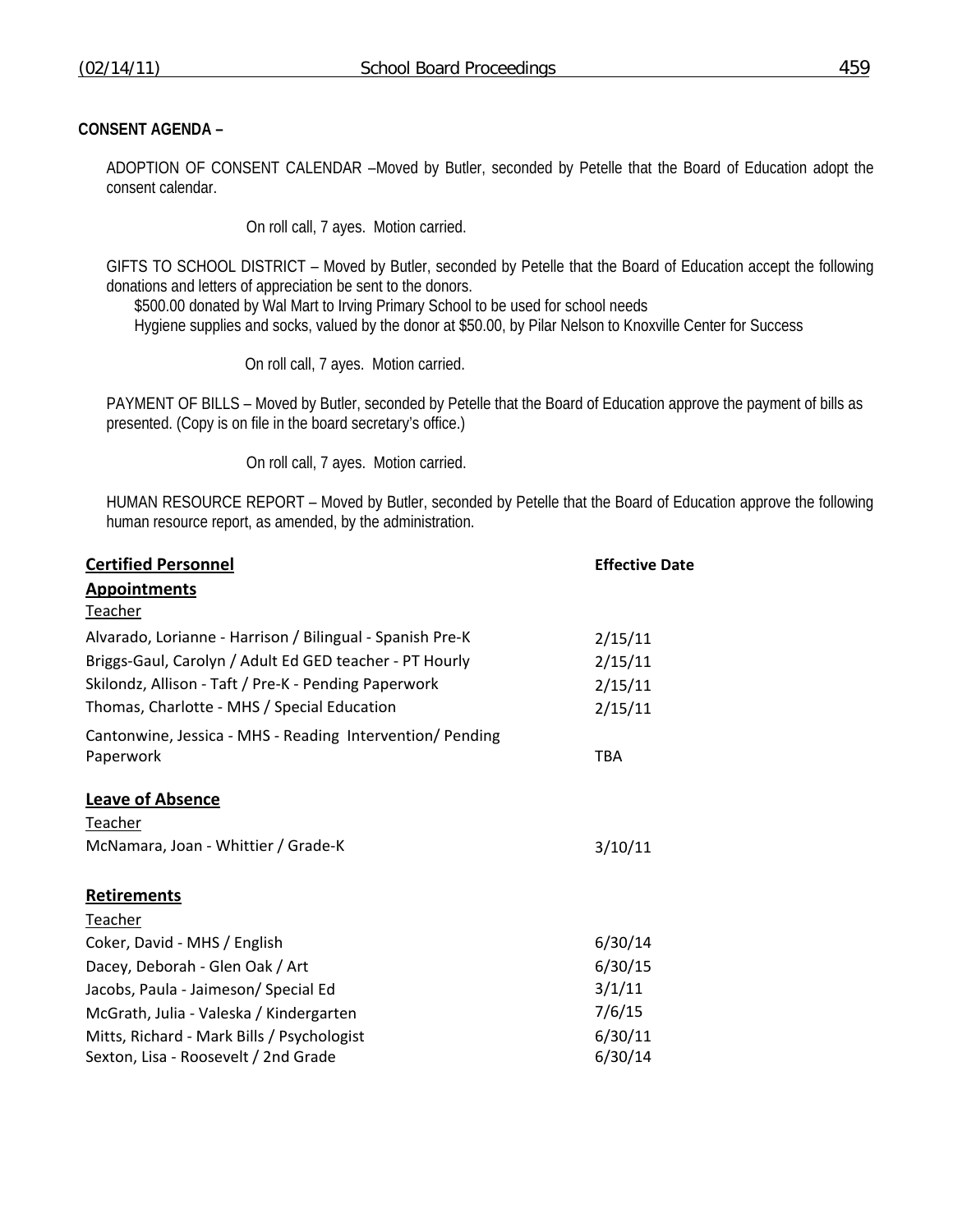| <b>Non-Certified Personnel</b>                                         | <b>Effective Date</b> |
|------------------------------------------------------------------------|-----------------------|
| <b>Appointments</b>                                                    |                       |
| <b>Attendance Facilitator</b>                                          |                       |
| Alhassan, Sarah - MHS/Pending Paperwork                                | <b>TBA</b>            |
| Coach                                                                  |                       |
| Adkins-Dutro, Karen - Asst. Boys Swimming / PHS                        | 2/15/11               |
| Child Care                                                             |                       |
| Parcespepe, Megan - Latch Key / Whittier -Pending Paperwork            | 2/15/11               |
| Paraprofessional                                                       |                       |
| Jackson, Jenise - Teacher Aide / Peoria Alternative HS                 | 2/15/11               |
| Pilgrim, Karen - Teacher Aide / Hines                                  | 2/15/11               |
| Smith, Shariece - Teacher Aide / Peoria Alternative HS                 | 2/15/11               |
| Wresinski, Mary - Teacher Aide / Peoria Alternative HS                 | 2/15/11               |
| <b>Student Workers</b>                                                 |                       |
| Thomas, Shaquesha - Custodian / Neighborhood House                     | 2/15/11               |
| Price, Ebony - Receptionist & Child Care Helper / St. Paul's<br>Church | 2/15/11               |
| Demers, Keith - Library Aide / RHS                                     | 2/15/11               |
| Transportation                                                         |                       |
| <b>Driver</b>                                                          |                       |
| Banks, Tara                                                            | 2/15/11               |
| Cole, Sidney                                                           | 2/15/11               |
| Eastwood, Joshua                                                       | 2/15/11               |
| Johnson, Ricco                                                         | 2/15/11               |
| Mabry, Iris                                                            | 2/15/11               |
| McDonald, Jason                                                        | 2/15/11               |
| Rowe, Charlene                                                         | 2/15/11               |
| Sargent, Joseph                                                        | 2/15/11               |
| <b>Monitor</b>                                                         |                       |
| Craig, Carmina                                                         | 2/15/11               |
| O'Conner, Darrianna                                                    | 2/15/11               |
| Smith, Gladys                                                          | 2/15/11               |
| Thorson, Angie                                                         | 2/15/11               |
| Zeller, Mary                                                           | 2/15/11               |
| <b>Interim Stipend</b>                                                 |                       |
| Chris Coplan                                                           | 2/15/11               |
| <b>Position Ended/Temporary Position</b>                               |                       |
| <b>Student Worker</b>                                                  |                       |
| Brown, Dameion                                                         | 1/24/11               |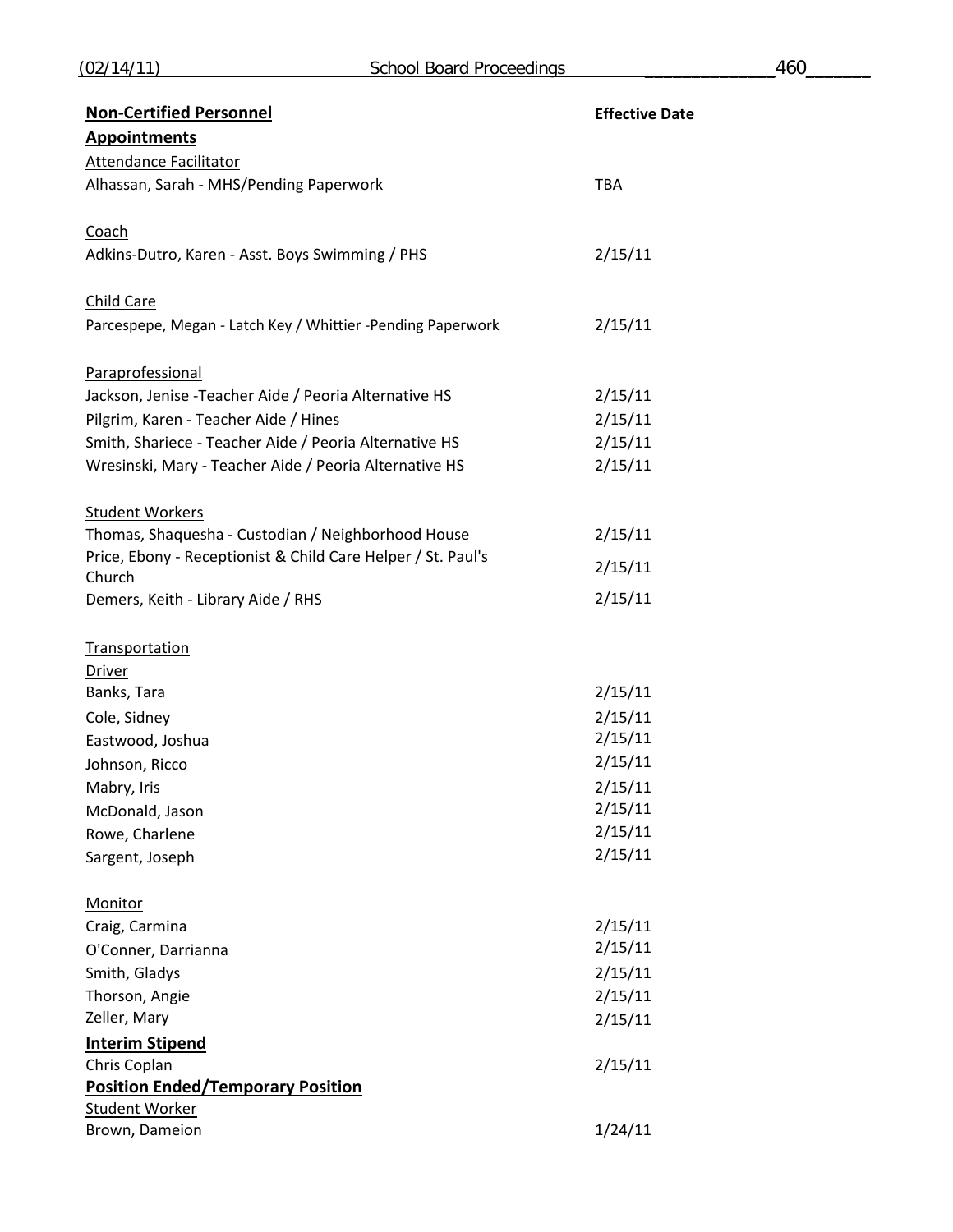| <b>Return From Leave</b>                                       |                    |
|----------------------------------------------------------------|--------------------|
| <b>Transportation</b><br>Terrell, Twila - Driver               | 1/24/11            |
| <b>Resignations</b>                                            |                    |
| Cafeteria                                                      |                    |
| Ivery, Alice - Cafeteria Sub                                   | 1/18/11            |
| Mcavoy, Mildred - Cafeteria Sub                                | 1/18/11            |
| Morton, Sharta - Cafeteria Sub                                 | 1/18/11            |
| Clerical                                                       |                    |
| Nofsinger, Sharlena-Clerk at MHS                               | 2/9/11             |
| Custodial/Maintenance                                          |                    |
| Williams, Donald Q. - Custodian                                | 2/4/11             |
| <b>Transportation</b>                                          |                    |
| Hopson, Ira - Driver                                           | 1/10/11            |
| Jones, Shawnta - Monitor                                       | 1/5/11             |
| Wiley, Eugene - Driver                                         | 2/11/11            |
| Retirement                                                     |                    |
| Cafeteria                                                      |                    |
| Brooks, Pamela - Assistant Cook / RHS                          | 6/8/11             |
| <b>Transportation</b>                                          |                    |
| Hall, Rita - Driver                                            | 4/14/11            |
| <b>Leave of Absence</b>                                        |                    |
| <b>Transportation</b>                                          |                    |
| Gulley, Mary - Monitor                                         | 12/17/10 - 3/14/11 |
| Roberson, Gloria - Driver                                      | 1/10/11            |
| Shelby, Nancy - Driver                                         | 2/8/11             |
| <b>Transfers</b>                                               |                    |
| Cafeteria                                                      |                    |
| Coon, Corrine - Cafeteria Substitute / ELLRA - Calvin Coolidge | 2/15/11            |
| Johnson, Mary - ELLRA - Calvin Coolidge/ General Help -        | 2/15/11            |
| Harrison                                                       |                    |
| <b>Rescinded Previous Employment Offer</b>                     |                    |
| Transportation<br>Edwards, Reginald - Driver                   | 1/27/11            |
| Sargent, Francis - Driver                                      | 1/27/11            |
| Wyman, Misty - Driver                                          | 2/1/11             |
| <b>Suspension</b>                                              |                    |
| Transportation                                                 |                    |
| Coleman, Deondre - Monitor                                     | 1/26/11            |
| Wiley, Eugene - Driver                                         | 1/31/11            |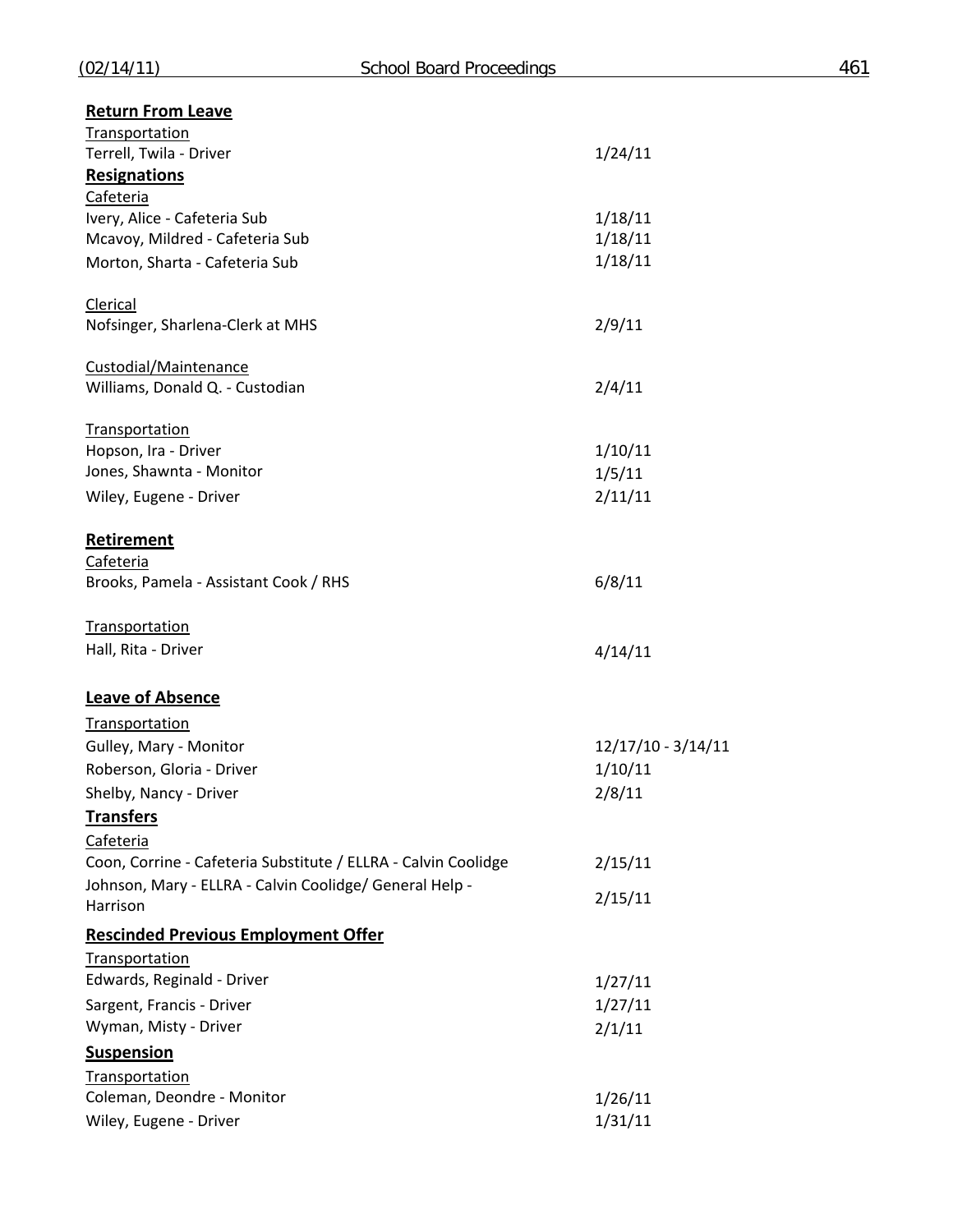| (02/14/11)                         | <b>School Board Proceedings</b>       | 462 |
|------------------------------------|---------------------------------------|-----|
| Custodian                          |                                       |     |
| Smith, Tristan - Knoxville Center  | 2/14/11                               |     |
| <b>Terminations</b>                |                                       |     |
| <b>Transportation</b>              |                                       |     |
| Coleman, Deondre - Monitor         | 2/15/11                               |     |
| Sledge, Saquesha - Monitor         | 1/20/11                               |     |
| Cafeteria                          |                                       |     |
| Arndt, Jody - Cafeteria Substitute | 1/24/11                               |     |
| <b>Certified Substitutes</b>       | <b>Effective Date</b>                 |     |
| <b>Appointments</b>                |                                       |     |
| <b>Teachers</b>                    |                                       |     |
| Adkins-Dutro, Karen                | 2/15/11                               |     |
| Bolden, Sonya                      | 2/15/11                               |     |
| Buffum, Katie                      | 2/15/11                               |     |
| Engel, Christine                   | 2/15/11                               |     |
| Flemming, Charla                   | 2/15/11                               |     |
| Franken, Erin                      | 2/15/11                               |     |
| Harris, Megan                      | 2/15/11                               |     |
| Jenkins, Joseph                    | 2/15/11                               |     |
| Jenkins, Michael                   | 2/15/11                               |     |
| McKinney, Wesley                   | 2/15/11                               |     |
| Mosburg, William                   | 2/15/11                               |     |
| O'Connor, Kevin                    | 2/15/11                               |     |
| Olakowski, Christina               | 2/15/11                               |     |
| Smith, Kimberly                    | 2/15/11                               |     |
| <b>Resignations</b>                |                                       |     |
| Teacher                            |                                       |     |
| Howard, Lisa                       | 1/25/11                               |     |
| Mack, Bryan                        | 2/9/11                                |     |
| <b>Non-Certified Substitutes</b>   | <b>Effective Date</b>                 |     |
| <b>Appointments</b>                |                                       |     |
| <b>Teacher Aide</b>                |                                       |     |
| Scott, Bria                        | 2/15/11                               |     |
|                                    | On roll call, 7 ayes. Motion carried. |     |

TRAVEL REQUESTS – Moved by Butler, seconded by Petelle that the Board of Education approve the travel requests as presented by the administration. (Copy is on file in the board secretary's office.)

On roll call, 7 ayes. Motion carried.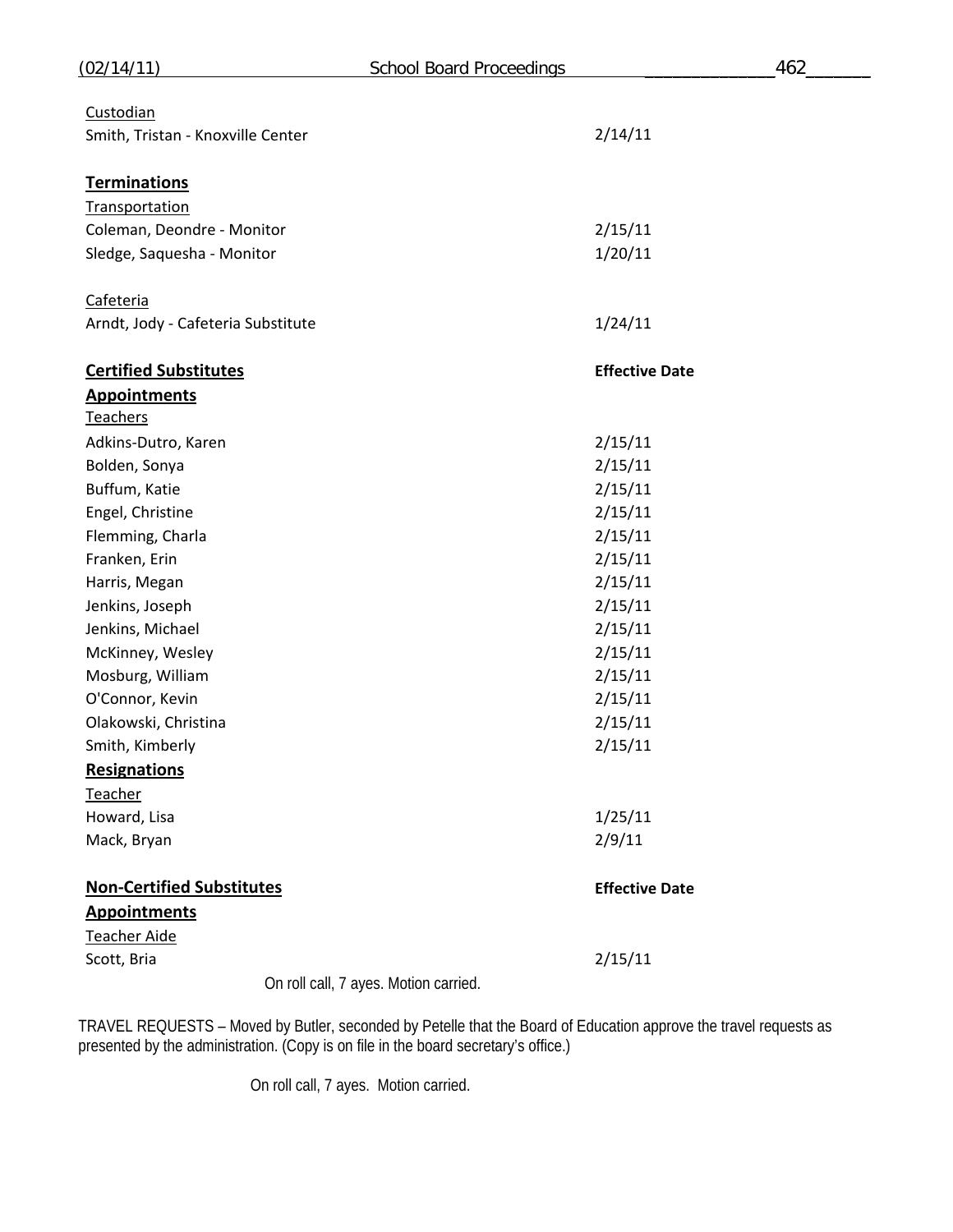### **DELIBERATION AGENDA** - .

Review of Suspensions - Moved by Petelle seconded by Ross that the Review of Suspensions listed on Report dated February 14, 2011 be approved as presented.

> On roll call, 6 ayes. Costic, Crawford, Petelle, Ross, Stowell, Wolfmeyer 1 abst. Butler. Motion carried.

Expulsions – Moved by Petelle, seconded by Ross that the Expulsions listed on the report dated February 14, 2011 be approved as presented.

> On roll call, 5 ayes. Costic, Crawford, Petelle, Stowell, Wolfmeyer, 1 nay. Ross and 1 abst. Butler. Motion carried.

 Attorney Gates wanted it recognized that Mr. Salzman stated that Revocation of Probation are also known as expulsions and are covered on the agenda.

#### **REPORTS AND SUGGESTIONS BY BOARD MEMBERS** -

Mr. Stowell would like to share the information learned at school board conference with the public, referring to yoga being helpful. Mrs. Wolfmeyer stated that the board members will share at the next board meeting and it is to be included on the agenda.

Mrs. Ross would like to have a report presented by Consortium for Education or CEC, containing information on the outcomes of their effectiveness working with the schools they have been assigned. Mrs. Ross would like to specifically their activity that they conduct at the schools. Dr. Lathan asked Mr. Delinski to speak on his experience with CEC as the past principal of Sterling. Dr. Lathan stated that CEC is only working with Manual at this time. Mr. Delinski suggested that CEC come in to present the information and also it was stated that it would be determine if any other school besides Manual are currently being serviced.

The snow day make up schedule was also discussed. Dr. Lathan stated that March 18, 2011 will be a make -up date, June 10 last day for students, June 14 last day for teachers, if no more snow days are used. She referred to the school calendar allowing for 10 additional days to be added if necessary for such weather conditions and it has not been utilized. Mrs. Wolfmeyer mention that she has received calls regarding the authorities at the state level may be able to declare it an "act of God" days therefore days may not have to be added. Dr. Lathan said that other dates and suggestions have been looked at and researched but staffing is a factor at that time.

Mrs. Ross announced that the Parent Advisory Committee meeting will be held Wed. Feb. 16, 2011

ADJOURNMENT – Mrs. Wolfmeyer adjourned the regular meeting at 8:03 p.m.

 Kena Brown Asst. to Superintendent, Asst. Board Secretary

ATTEST:

Debbie L. Wolfmeyer Board President